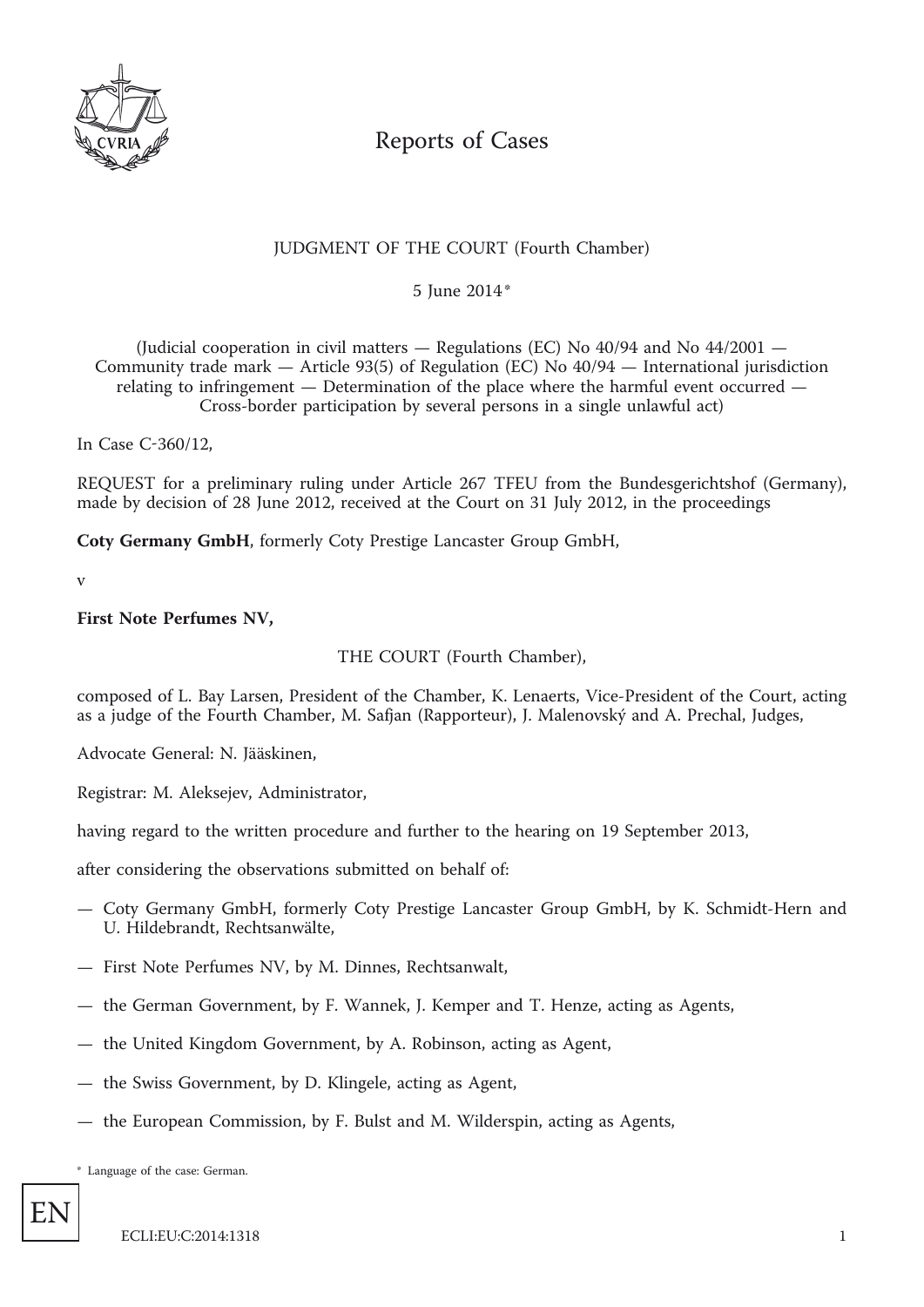after hearing the Opinion of the Advocate General at the sitting on 21 November 2013,

gives the following

#### **Judgment**

- 1 This request for a preliminary ruling concerns the interpretation of Article 93(5) of Council Regulation (EC) No 40/94 of 20 December 1993 on the Community trade mark (OJ 1994 L 11, p. 1), and of Article 5(3) of Council Regulation (EC) No 44/2001 of 22 December 2000 on jurisdiction and the recognition and enforcement of judgments in civil and commercial matters (OJ 2001 L 12, p. 1).
- 2 The request has been made in proceedings between Coty Germany GmbH ('Coty Germany'), formerly Coty Prestige Lancaster Group GmbH, and First Note Perfumes NV ('First Note') concerning an alleged infringement of a Community trade mark and of the Law against unfair competition (Gesetz gegen den unlauteren Wettbewerb), on account of the sale in Belgium of counterfeit products to a German trader which resold them in Germany.

# **Legal context**

#### *Regulation No 40/94*

3 The 15<sup>th</sup> recital in the preamble to Regulation No 40/94 reads:

'Whereas decisions regarding the validity and infringement of Community trade marks must have effect and cover the entire area of the Community, as this is the only way of preventing inconsistent decisions on the part of the courts and the Office [for Harmonisation in the Internal Market (Trade Marks and Designs) (OHIM)], and of ensuring that the unitary character of Community trade marks is not undermined; whereas the rules contained in the [Convention of 27 September 1968 on] Jurisdiction and the Enforcement of Judgments in Civil and Commercial Matters [(OJ 1978 L 304, p. 36, "the Brussels Convention")] will apply to all actions at law relating to Community trade marks, save where this Regulation derogates from those rules.'

4 Article 9 of that regulation, entitled 'Rights conferred by a Community trade mark', provides in paragraphs 1 and 3:

'1. A Community trade mark shall confer on the proprietor exclusive rights therein. The proprietor shall be entitled to prevent all third parties not having his consent from using in the course of trade:

- (a) any sign which is identical with the Community trade mark in relation to goods or services which are identical with those for which the Community trade mark is registered;
- (b) any sign where, because of its identity with or similarity to the Community trade mark and the identity or similarity of the goods or services covered by the Community trade mark and the sign, there exists a likelihood of confusion on the part of the public; the likelihood of confusion includes the likelihood of association between the sign and the trade mark;
- (c) any sign which is identical with or similar to the Community trade mark in relation to goods or services which are not similar to those for which the Community trade mark is registered, where the latter has a reputation in the Community and where use of that sign without due cause takes unfair advantage of, or is detrimental to, the distinctive character or the repute of the Community trade mark.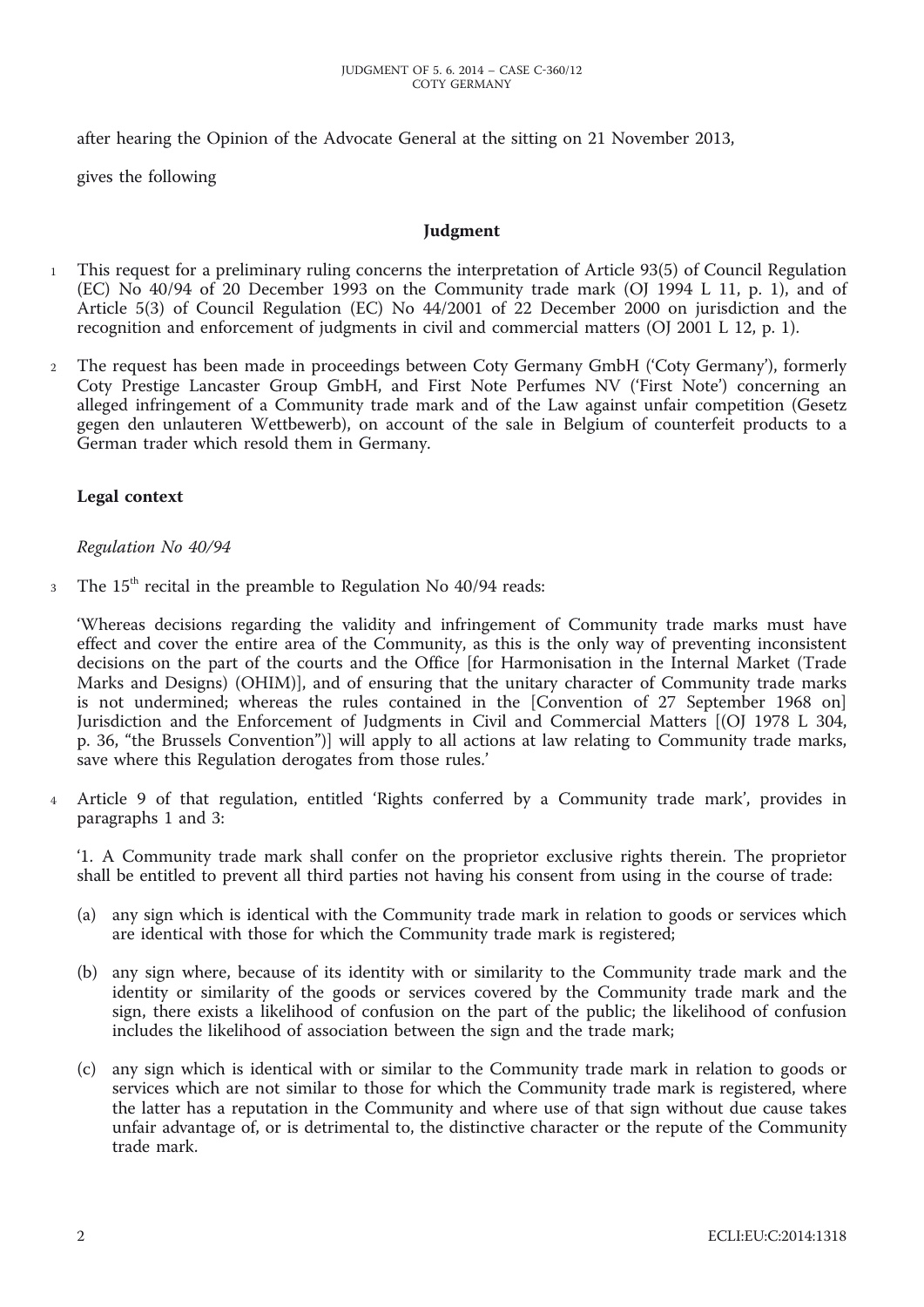…

3. The rights conferred by a Community trade mark shall prevail against third parties from the date of publication of registration of the trade mark. Reasonable compensation may, however, be claimed in respect of matters arising after the date of publication of a Community trade mark application, which matters would, after publication of the registration of the trade mark, be prohibited by virtue of that publication. The court seized of the case may not decide upon the merits of the case until the registration has been published.'

5 Article 14(2) of that regulation states:

'This Regulation shall not prevent actions concerning a Community trade mark being brought under the law of Member States relating in particular to civil liability and unfair competition.'

6 Article 90 of that regulation, entitled 'Application of the Convention on Jurisdiction and Enforcement', is worded as follows:

'1. Unless otherwise specified in this Regulation, the [Brussels Convention], as amended by the Conventions on the Accession to that Convention of the States acceding to the European Communities, the whole of which Convention and of which Conventions of Accession are hereinafter referred to as the "Convention on Jurisdiction and Enforcement", shall apply to proceedings relating to Community trade marks and applications for Community trade marks, as well as to proceedings relating to simultaneous and successive actions on the basis of Community trade marks and national trade marks.

- 2. In the case of proceedings in respect of the actions and claims referred to in Article 92:
- (a) Articles 2, 4, 5(1), (3), (4) and (5) and Article 24 of the Convention on Jurisdiction and Enforcement shall not apply;

…'

7 Article 91(1) of that regulation states:

'The Member States shall designate in their territories as limited a number as possible of national courts and tribunals of first and second instance, hereinafter referred to as "Community trade mark courts", which shall perform the functions assigned to them by this Regulation.'

8 In accordance with Article 92 of that regulation, headed 'Jurisdiction over infringement and validity':

'The Community trade mark courts shall have exclusive jurisdiction:

- (a) for all infringement actions and if they are permitted under national law actions in respect of threatened infringement relating to Community trade marks;
- (b) for actions for declaration of non-infringement, if they are permitted under national law;
- (c) for all actions brought as a result of acts referred to in Article 9(3), second sentence;
- (d) for counterclaims for revocation or for a declaration of invalidity of the Community trade mark pursuant to Article 96.'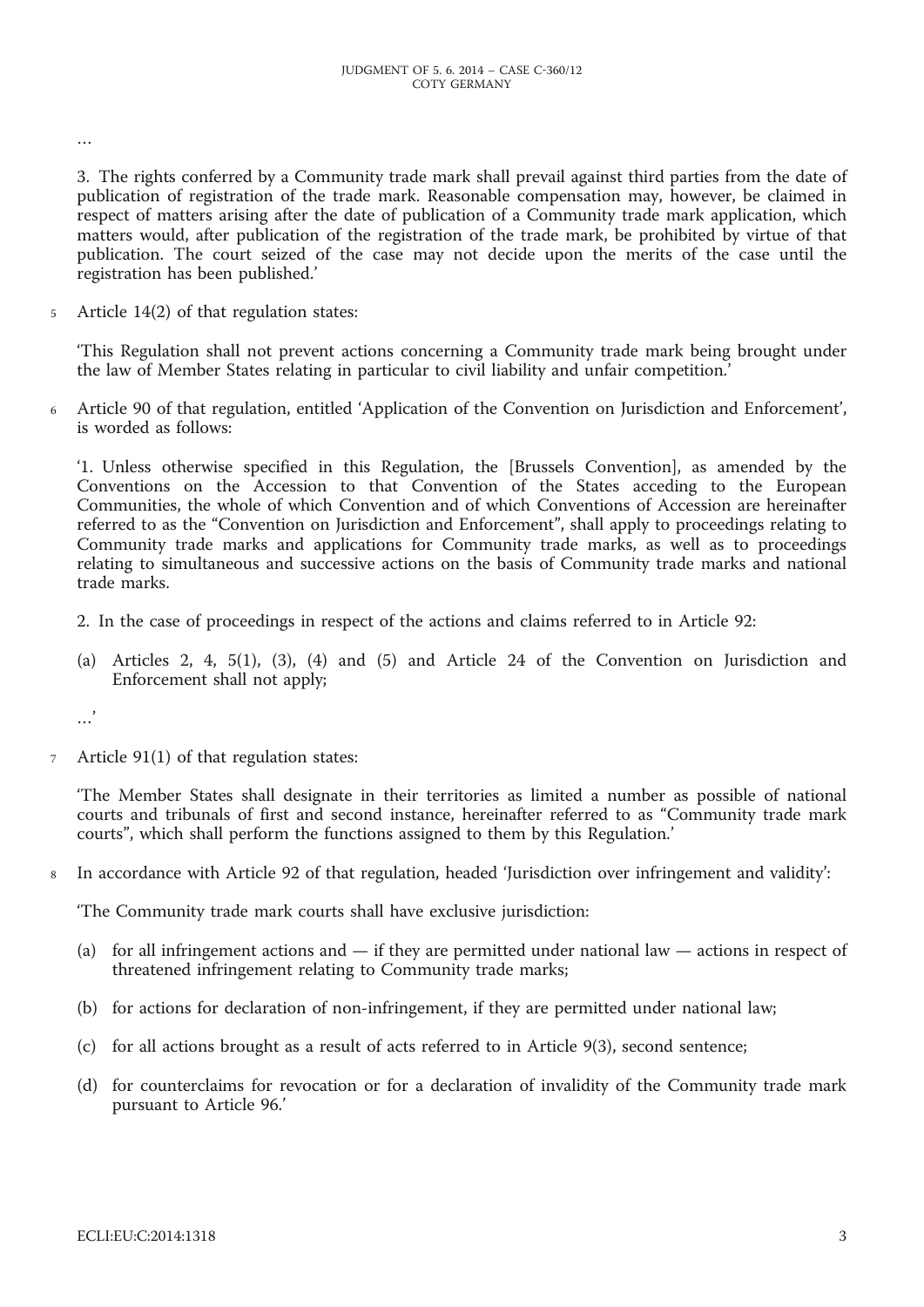9 Article 93 of that regulation, headed 'International jurisdiction', provides:

'1. Subject to the provisions of this Regulation as well as to any provisions of the Convention on Jurisdiction and Enforcement applicable by virtue of Article 90, proceedings in respect of the actions and claims referred to in Article 92 shall be brought in the courts of the Member State in which the defendant is domiciled or, if he is not domiciled in any of the Member States, in which he has an establishment.

2. If the defendant is neither domiciled nor has an establishment in any of the Member States, such proceedings shall be brought in the courts of the Member State in which the plaintiff is domiciled or, if he is not domiciled in any of the Member States, in which he has an establishment.

3. If neither the defendant nor the plaintiff is so domiciled or has such an establishment, such proceedings shall be brought in the courts of the Member State where [OHIM] has its seat.

…

5. Proceedings in respect of the actions and claims referred to in Article 92, with the exception of actions for a declaration of non-infringement of a Community trade mark, may also be brought in the courts of the Member State in which the act of infringement has been committed or threatened, or in which an act within the meaning of Article 9(3), second sentence, has been committed.'

10 Article 94 of that regulation, entitled 'Extent of jurisdiction', provides in paragraph 2:

'A Community trade mark court whose jurisdiction is based on Article 93(5) shall have jurisdiction only in respect of acts committed or threatened within the territory of the Member State in which that court is situated.'

# *Regulation No 44/2001*

- 11 According to Recital 2 in the preamble to Regulation No 44/2001, that regulation is intended, in the interests of the sound operation of the internal market, to implement '[p]rovisions to unify the rules of conflict of jurisdiction in civil and commercial matters and to simplify the formalities with a view to rapid and simple recognition and enforcement of judgments from Member States bound by this Regulation …'
- 12 Recitals 11, 12 and 15 in the preamble to that regulation state:
	- '(11) The rules of jurisdiction must be highly predictable and founded on the principle that jurisdiction is generally based on the defendant's domicile and jurisdiction must always be available on this ground save in a few well-defined situations in which the subject-matter of the litigation or the autonomy of the parties warrants a different linking factor. The domicile of a legal person must be defined autonomously so as to make the common rules more transparent and avoid conflicts of jurisdiction.
	- (12) In addition to the defendant's domicile, there should be alternative grounds of jurisdiction based on a close link between the court and the action or in order to facilitate the sound administration of justice.

…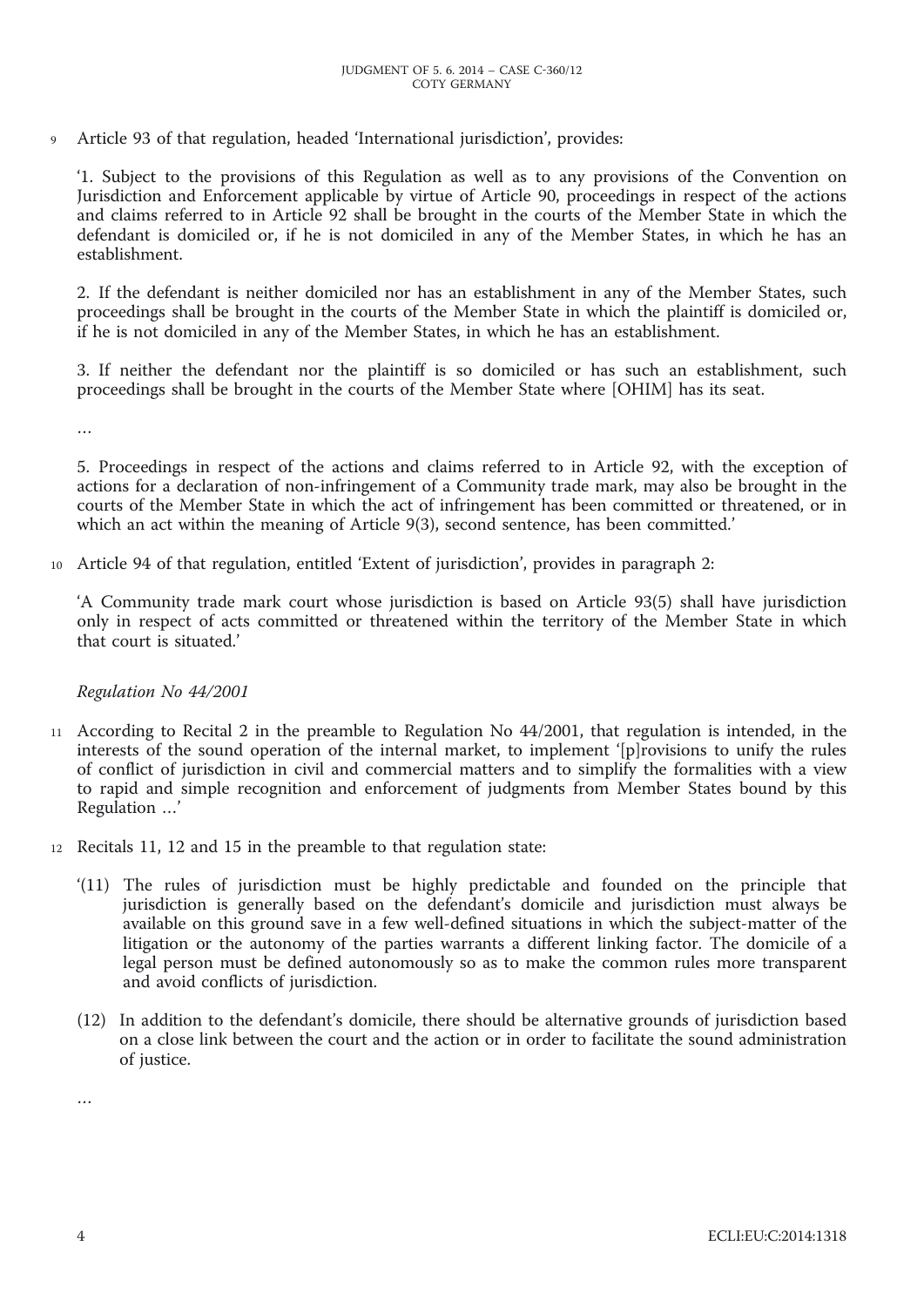- (15) In the interests of the harmonious administration of justice it is necessary to minimise the possibility of concurrent proceedings and to ensure that irreconcilable judgments will not be given in two Member States. …'
- 13 The rules of jurisdiction are set out in Chapter II of that regulation, in Articles 2 to 31.
- 14 Chapter II, section 1, entitled 'General provisions', includes Article 2(1), which is worded as follows:

'Subject to the provisions of this Regulation, persons domiciled in a Member State shall, whatever their nationality, be sued in the courts of that Member State.'

15 Article 3(1) of that regulation, which belongs to the same section, provides:

'Persons domiciled in a Member State may be sued in the courts of another Member State only by virtue of the rules set out in Sections 2 to 7 of this Chapter.'

16 Article 5(3) of that regulation, which is included in section 2 of chapter 2 thereof, entitled 'Special jurisdiction', provides:

'A person domiciled in a Member State may, in another Member State, be sued:

…

- 3. in matters relating to tort, delict or quasi-delict, in the courts for the place where the harmful event occurred or may occur.'
- 17 Article 68(2) of that regulation provides:

'In so far as this Regulation replaces the provisions of the Brussels Convention between Member States, any reference to the Convention shall be understood as a reference to this Regulation.'

# **The dispute in the main proceedings and the questions referred for a preliminary ruling**

- 18 According to the order for reference, Coty Germany, established in Mainz (Germany), produces and distributes perfumes and cosmetic products. It is the proprietor of rights to the three-dimensional Community trade mark (black/white) No 003788767, representing a bottle, registered with respect to perfumes.
- 19 Coty Germany markets the ladies' perfume 'Davidoff Cool Water Woman' in a coloured bottle with lettering on it reproducing that Community trade mark.
- 20 First Note, a company established in Oelegem (Belgium), is a perfume wholesaler. In January 2007, it sold a perfume called 'Blue Safe for Women' to Stefan P. Warenhandel ('Stefan P.'), whose place of business is in Germany. The order for reference states that Stefan P. took delivery of those products at the premises of First Note in Belgium and subsequently resold them in Germany.
- 21 Coty Germany brought an action against First Note, claiming that the distribution by First Note of that perfume in a bottle similar to that represented in the trade mark referred to above constituted an infringement of a trade mark, unlawful comparative advertising and unfair imitation.
- 22 That action was dismissed both at first instance and on appeal. It was held on appeal that the German courts had no international jurisdiction. Coty Germany brought an appeal on a point of law before the Bundesgerichtshof. In support of that appeal, it relied on Community trade mark No 003788767 and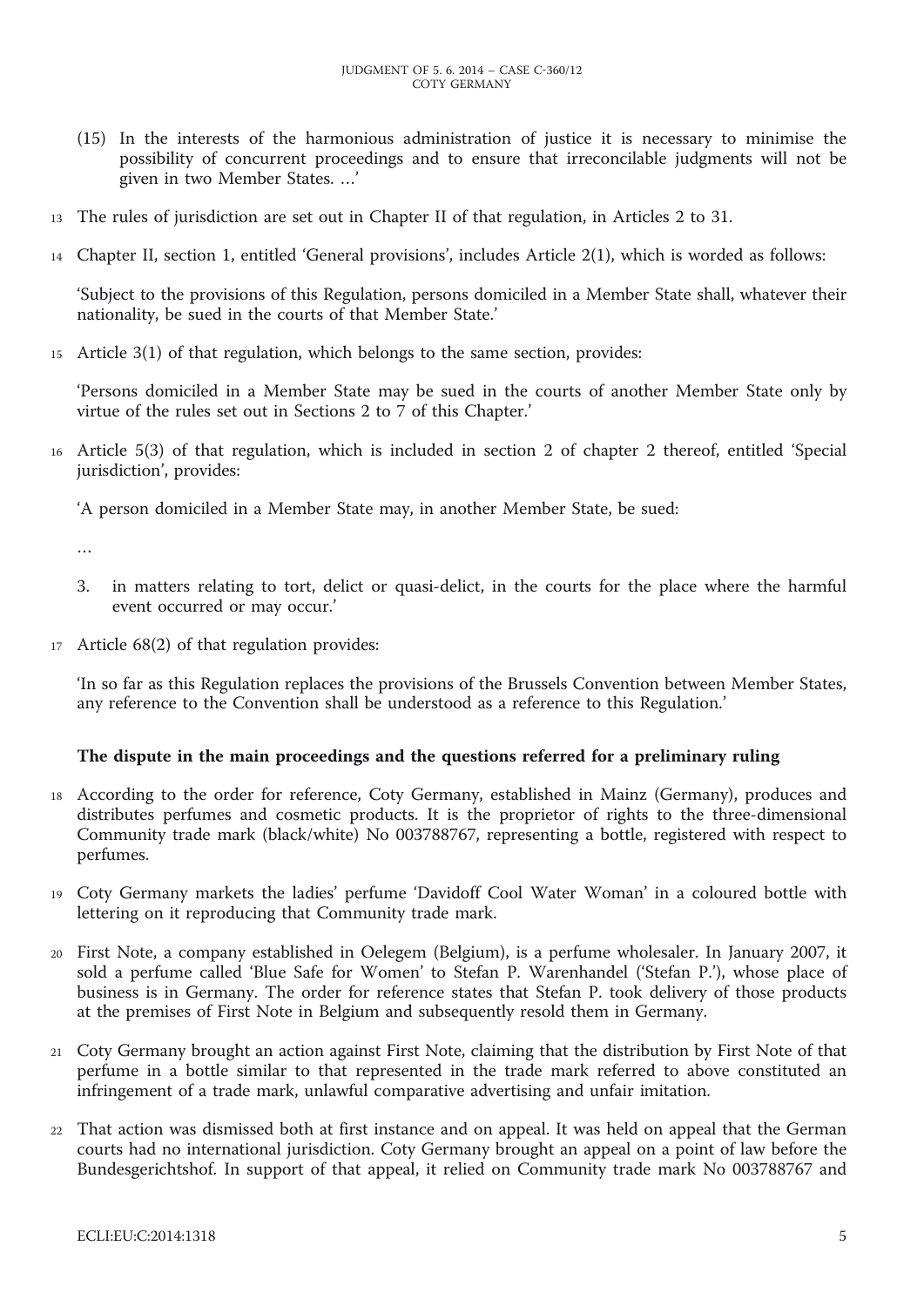the fact that, under the Law against unfair competition, such commercial practices are prohibited and, in the alternative, it relied, in the event that such a cumulative claim was not possible, primarily on the Community trade mark and secondly on the German Law against unfair competition.

- 23 In those circumstances the Bundesgerichtshof decided to stay the proceedings before it and to refer the following questions to the Court for a preliminary ruling:
	- '1. Is Article 93(5) of Regulation … No 40/94 to be interpreted as meaning that an act of infringement is committed in one Member State (Member State A), within the meaning of [that provision], in the case where, as a result of an act in another Member State (Member State B), there is participation in the infringement in the first-named Member State (Member State A)?
	- 2. Is Article 5(3) of Regulation … No 44/2001 to be interpreted as meaning that the harmful event occurred in one Member State (Member State A) if the tortious act which is the subject of the action or from which claims are derived was committed in another Member State (Member State B) and consists in participation in the tortious act (principal act) which took place in the first-named Member State (Member State A)?'

# **Consideration of the questions referred**

# *Question 1*

- 24 By question 1, the referring court asks, in essence, whether the concept of 'the Member State in which the act of infringement has been committed' in Article 93(5) of Regulation No 40/94 must be interpreted as meaning that, in the event of a sale and delivery of a counterfeit product in one Member State, followed by a resale by the purchaser in another Member State, the courts of the latter State, in accordance with that provision, have jurisdiction to hear an infringement action against the original seller which did not itself act in the Member State where the court seised is situated.
- 25 As is apparent from the order for reference, the referring court questions whether the concept of 'Member State in which the act of infringement has been committed' in Article 93(5) of Regulation No 40/94 must be interpreted in a manner analogous to that of the 'place where the harmful event occurred' in Article 5(3) of Regulation No 44/2001.
- 26 In that regard, it should be noted that, notwithstanding the principle that Regulation No 44/2001 applies to court proceedings relating to a Community trade mark, the application of certain provisions of that regulation to proceedings in respect of the actions and claims referred to in Article 92 of Regulation No 40/94 is precluded under Article 90(2) of that regulation.
- 27 In the light of that exclusion, the jurisdiction of the Community trade mark courts provided for in Article 91(1) of Regulation No 40/94 to decide actions and claims referred to in Article 92 of that regulation results from rules directly provided for by that regulation, which, as was stated by the Advocate General in point 36 of his Opinion, have the character of *lex specialis* in relation to the rules provided for by Regulation No 44/2001.
- 28 More specifically, under the combined provisions of Articles 90(2) and 92 of Regulation No 40/94, the application of Article 5(3) of the Brussels Convention, to which Article 5(3) of Regulation No 44/2001 corresponds, to Community trade mark infringement actions is expressly precluded.
- 29 In that regard, it should be noted that Article 93 of Regulation No 40/94 provides for several grounds of international jurisdiction.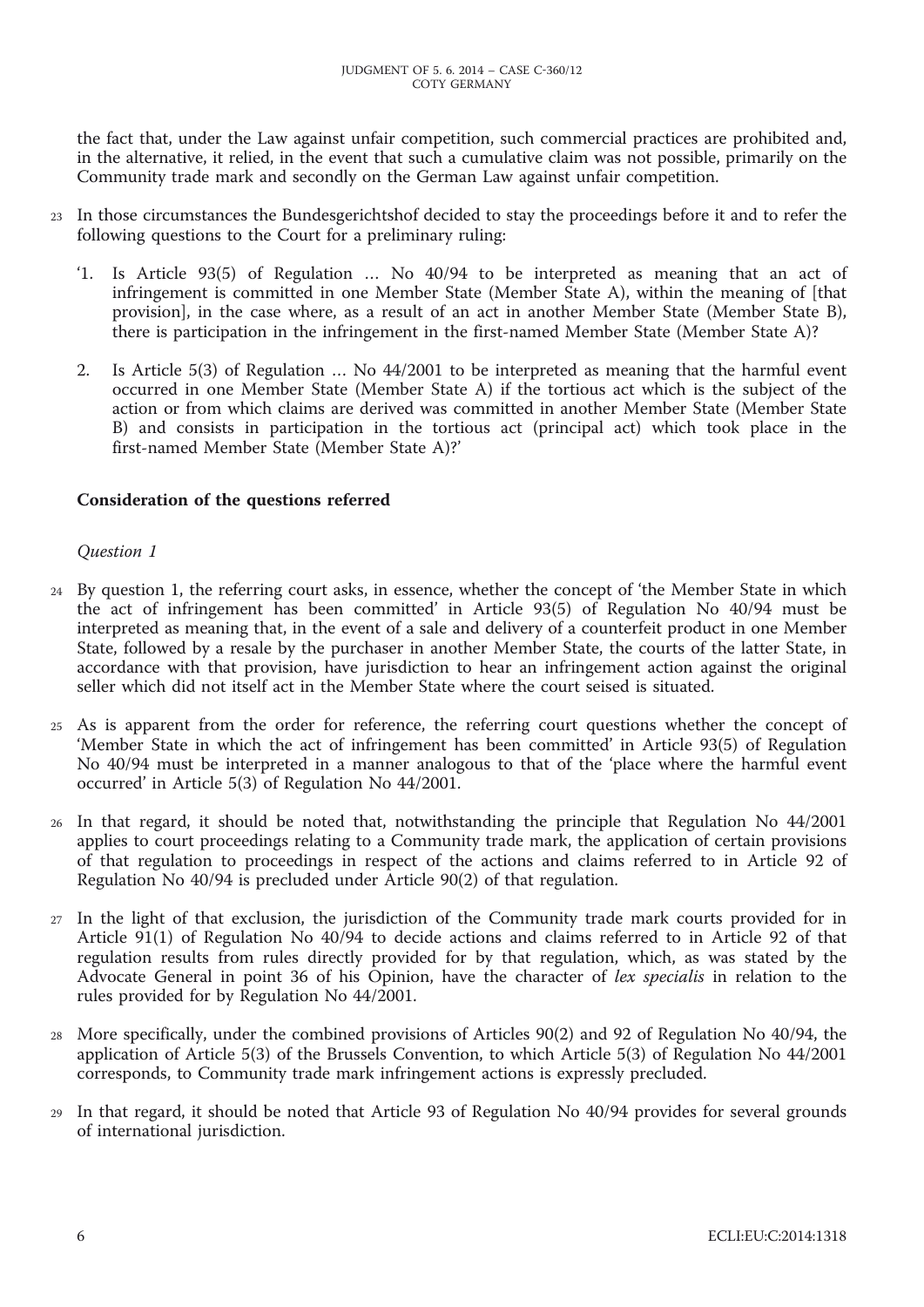- In particular, Article 93(5) of Regulation No 40/94 establishes, inter alia, jurisdiction in favour of the courts of the Member State in which the infringement was committed or is threatened.
- 31 With regard to the interpretation of Article 93(5), in the light of the findings in paragraphs 27 and 28 above, the concept of 'the Member State in which the act of infringement has been committed or threatened', referred to in that provision, must be interpreted independently of the concept of 'the place where the harmful event occurred or may occur' referred to in Article 5(3) of Regulation No 44/2001.
- 32 Consequently, the duality of linking factors, namely the place of the event giving rise to the damage and that where the damage occurred, accepted by the Court's case-law relating to Article 5(3) of Regulation No 44/2001 (see Case 21/76 *Bier*, EU:C:1976:166, paragraph 19, and, most recently, Case C-45/13 *Kainz*, EU:C:2014:7, paragraph 23 and the case-law cited), cannot automatically apply to the interpretation of the concept of 'the Member State in which the act of infringement has been committed or threatened' in Article 93(5) of Regulation No 40/94.
- 33 In order to determine whether an independent interpretation of the latter provision nevertheless leads to an acknowledgement of such a duality of linking factors, it is necessary, in accordance with the Court's settled case-law, to take into account not only the wording of that provision, but also its context and purpose.
- 34 With regard to the wording of Article 93(5) of Regulation No 40/94, the concept of 'the Member State in which the act of infringement has been committed' implies, as the Advocate General stated in point 31 of his Opinion, that that linking factor relates to active conduct on the part of the person causing that infringement. Therefore, the linking factor provided for by that provision refers to the Member State where the act giving rise to the alleged infringement occurred or may occur, not the Member State where that infringement produces its effects.
- 35 It should also be noted that the existence of jurisdiction under Article 93(5) based on the place where the alleged infringement produces its effects would conflict with the wording of Article 94(2) of that regulation, which limits the jurisdiction of Community trade mark courts under Article 93(5) to acts committed or threatened in the Member State where the court seised is situated.
- 36 Furthermore, as the Advocate General stated in points 28 and 29 of his Opinion, both the origin and the context of Regulation No 40/94 confirm the intention of the EU legislature to derogate from the rule on jurisdiction provided for in Article 5(3) of Regulation No 44/2001 in the light, in particular, of the inability of the rule on jurisdiction to respond to the specific problems relating to the infringement of a Community trade mark.
- 37 Consequently, jurisdiction under Article 93(5) of Regulation No 40/94 may be established solely in favour of Community trade mark courts in the Member State in which the defendant committed the alleged unlawful act.
- In the light of the foregoing, the answer to Question 1 is that the concept of the 'Member State in which the act of infringement has been committed' in Article 93(5) of Regulation No 40/94 must be interpreted as meaning that, in the event of a sale and delivery of a counterfeit product in one Member State, followed by a resale by the purchaser in another Member State, that provision does not allow jurisdiction to be established to hear an infringement action against the original seller who did not himself act in the Member State where the court seised is situated.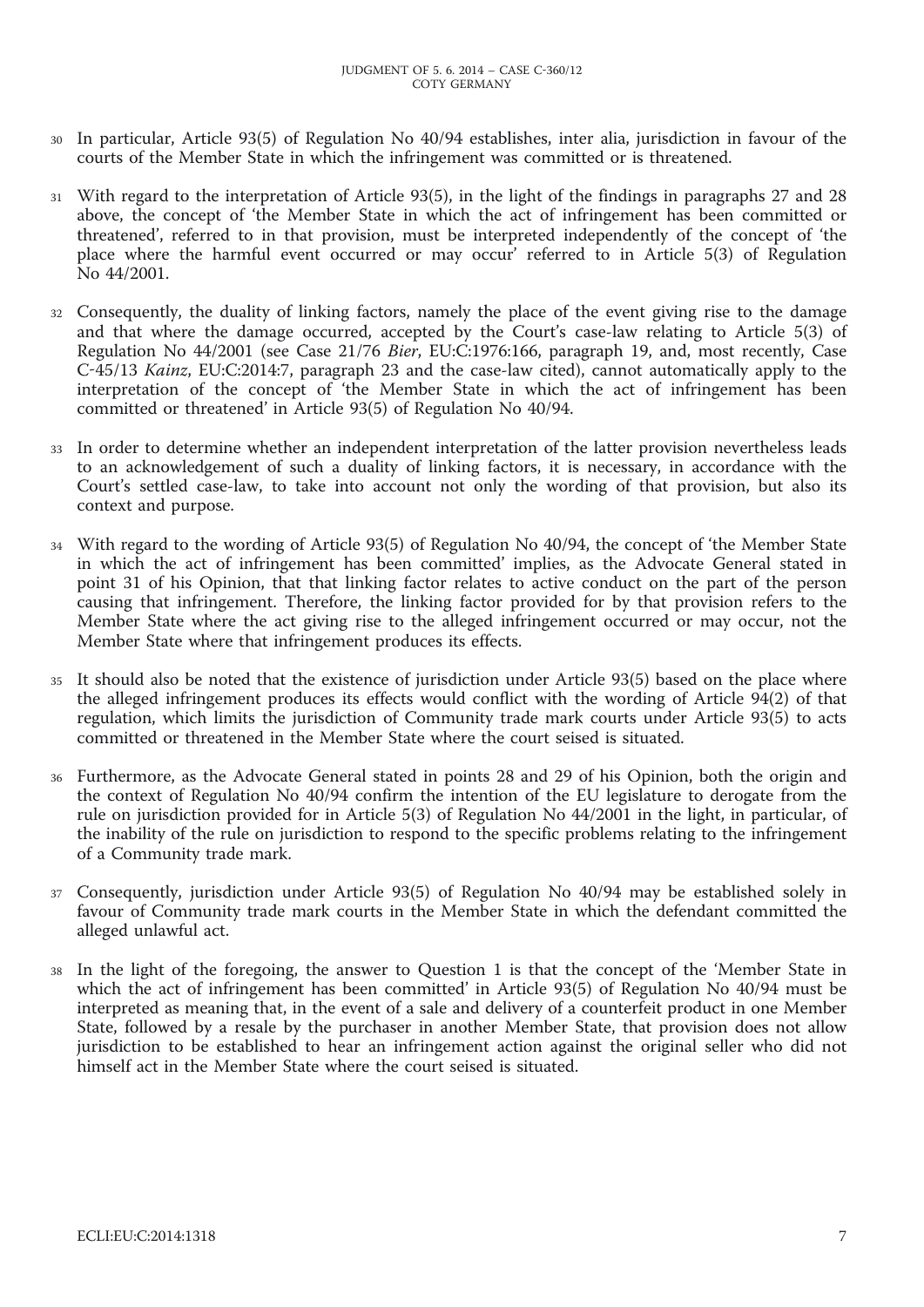# *Question 2*

- By question 2, the referring court asks, in essence, whether Article 5(3) of Regulation No 44/2001 must be interpreted as meaning that, in the event of an allegation of unlawful comparative advertising or unfair imitation of a sign protected by a Community trade mark, prohibited by the law against unfair competition of the Member State in which the court seised is situated, that provision attributes jurisdiction to hear an action for damages based on that national law against one of the presumed perpetrators who is established in another Member State and is alleged to have committed the infringement in that State.
- 40 In that regard, it should be noted that Article 14(2) of Regulation No 40/94 provides expressly that actions concerning a Community trade mark may be brought under the law of Member States relating in particular to civil liability and unfair competition.
- 41 Those actions do not come within the jurisdiction of the Community trade mark courts. The jurisdiction to hear such actions is therefore not governed by Regulation No 40/94. Therefore, the jurisdiction to hear actions based on national law against unfair competition must be determined on the basis of Regulation No 44/2001.
- 42 Therefore, with regard to a claim based on the infringement of the national Law against unfair competition, Article 5(3) of Regulation No 44/2001 is applicable in order to establish the jurisdiction of the court seised.
- 43 With regard to the interpretation of Article 5(3) of Regulation No 44/2001, it should be recalled at the outset that the provisions of that regulation must be interpreted independently, by reference to its scheme and purpose (Case C-228/11 *Melzer* EU:C:2013:305, paragraph 22 and the case-law cited).
- 44 It is only by way of derogation from the fundamental principle laid down in Article 2(1) of Regulation No 44/2001, attributing jurisdiction to the courts of the Member States in which the defendant is domiciled, that Section 2 of Chapter II makes provision for certain special jurisdictional rules, such as that laid down in Article 5(3) of that regulation (*Melzer* EU:C:2013:305, paragraph 23).
- 45 In so far as the jurisdiction of the court of the place where the harmful event occurred or may occur constitutes a rule of special jurisdiction, it must be interpreted restrictively and cannot give rise to an interpretation going beyond the cases expressly envisaged by that regulation (*Melzer* EU:C:2013:305, paragraph 24).
- 46 The fact remains that the expression 'place where the harmful event occurred or may occur' in Article 5(3) of Regulation No 44/2001 is intended to cover both the place where the damage occurred and the place of the event giving rise to it, so that the defendant may be sued, at the option of the applicant, in the courts for either of those places (*Melzer* EU:C:2013:305, paragraph 25).
- 47 In that connection, according to settled case-law, the rule of special jurisdiction laid down in Article 5(3) of Regulation No 44/2001 is based on the existence of a particularly close linking factor between the dispute and the courts of the place where the harmful event occurred or may occur, which justifies the attribution of jurisdiction to those courts for reasons relating to the sound administration of justice and the efficacious conduct of proceedings (*Melzer* EU:C:2013:305, paragraph 26).
- 48 Since the identification of one of the linking factors recognised by the case-law set out in paragraph 46 above enables the court objectively best placed to determine whether the elements establishing the liability of the person sued are present to take jurisdiction, it follows that only the court in the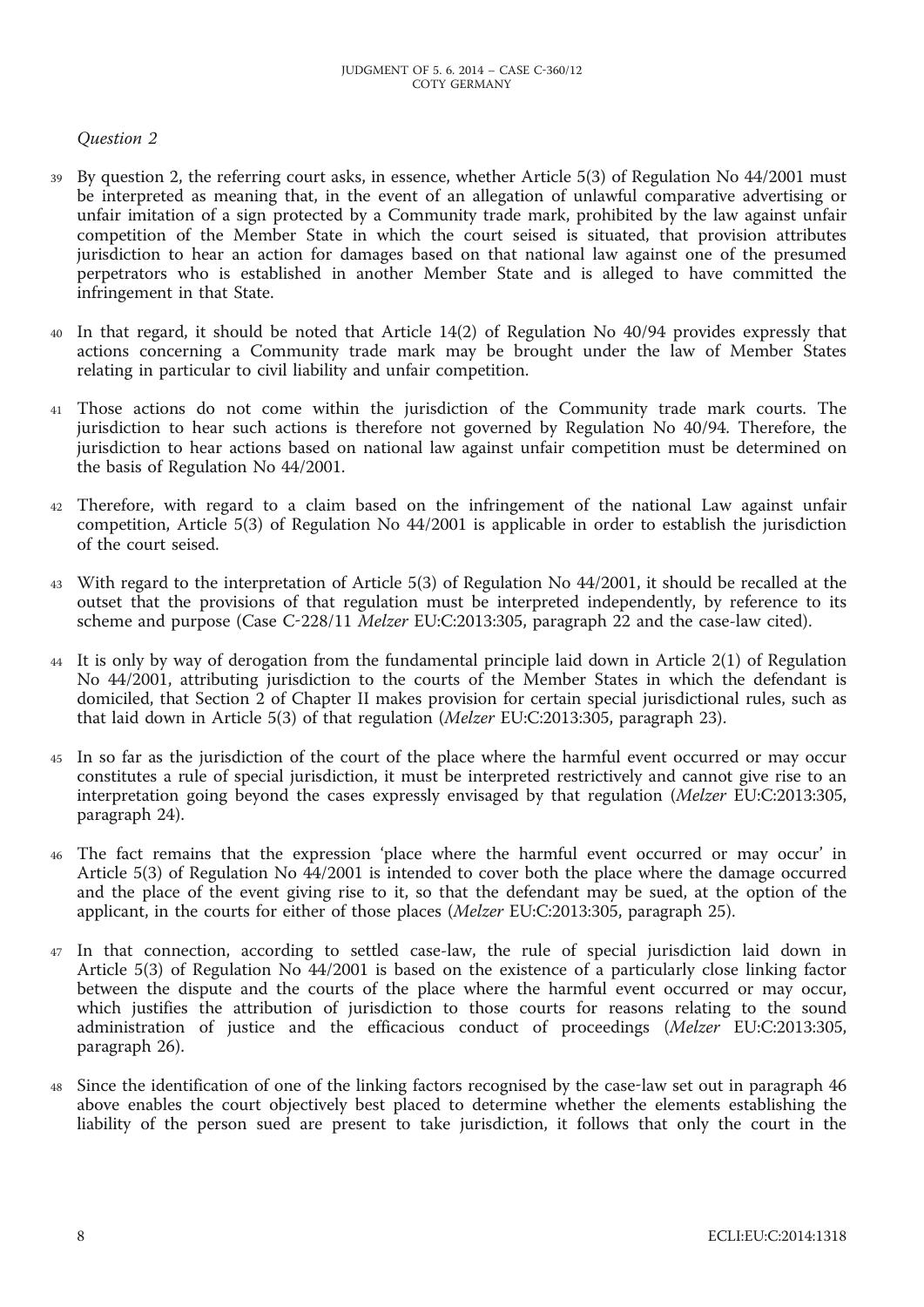jurisdiction of which the relevant linking factor is situated may validly be seised (see, to that effect, Case C-133/11 *Folien Fischer and Fofitec* EU:C:2012:664, paragraph 52, and *Melzer* EU:C:2013:305, paragraph 28).

- 49 With regard to the place where the causal event occurred, it is apparent from the order for reference that several perpetrators are presumed to have caused the alleged harmful event and that First Note, which is the single defendant in the main proceedings, acted solely in Belgium and, therefore, outside the jurisdiction of the court before which it was sued.
- 50 As the Court has already held, in circumstances in which only one among several presumed perpetrators of the alleged harmful act is sued before a court within whose jurisdiction he has not acted, the event giving rise to the damage may not be regarded as taking place within the jurisdiction of that court for the purpose of Article 5(3) of Regulation No 44/2001 (see *Melzer* EU:C:2013:305, paragraph 40).
- 51 Accordingly, Article 5(3) of that regulation does not allow jurisdiction to be established, on the basis of the place of the event giving rise to the damage, to hear an action for damages based on the law on combating unfair competition of the Member State in which the court seised is situated against one of the presumed perpetrators of that damage who has not acted within the jurisdiction of the court seised (see *Melzer* EU:C:2013:305, paragraph 41).
- 52 However, in contrast to the *Melzer* case (EU:C:2013:305), in the present case the referring court has not limited its question to the interpretation of Article 5(3) of that regulation for the sole purpose of establishing the jurisdiction of the German courts on the basis of the place of the event giving rise to the alleged damage.
- 53 Accordingly, it must also be examined whether, in circumstances such as those at issue in the main proceedings, where several supposed perpetrators of the alleged damage have acted in different Member States, Article 5(3) of Regulation No 44/2001 allows jurisdiction to be established, on the basis of the place where the damage occurred, for the courts of a Member State to hear an action for damages based on the law on combating unfair competition of that Member State, in which the court seised is situated, against one of the presumed perpetrators of the damage who did not act within the jurisdiction of the court seised.
- 54 It is settled case-law that the place where the damage occurred is the place where the event which may give rise to liability in tort, delict or quasi-delict resulted in damage (see Case C-189/08 *Zuid-Chemie* EU:C:2009:475, paragraph 26).
- 55 With regard to damage resulting from infringements of an intellectual and commercial property right, the Court has stated that the occurrence of damage in a particular Member State is subject to the protection, in that State, of the right in respect of which infringement is alleged (see Case C-523/10 *Wintersteiger* EU:C:2012:220, paragraph 25, and C-170/12 *Pinckney*, EU:C:2013:635, paragraph 33).
- 56 That requirement is capable of being applied to cases in which the protection of such a right by means of a national law against unfair competition is at issue.
- 57 It must therefore be held that, in circumstances such as those of the main proceedings, an action relating to an infringement of that law may be brought before the German courts, to the extent that the act committed in another Member State caused or may cause damage within the jurisdiction of the court seised.